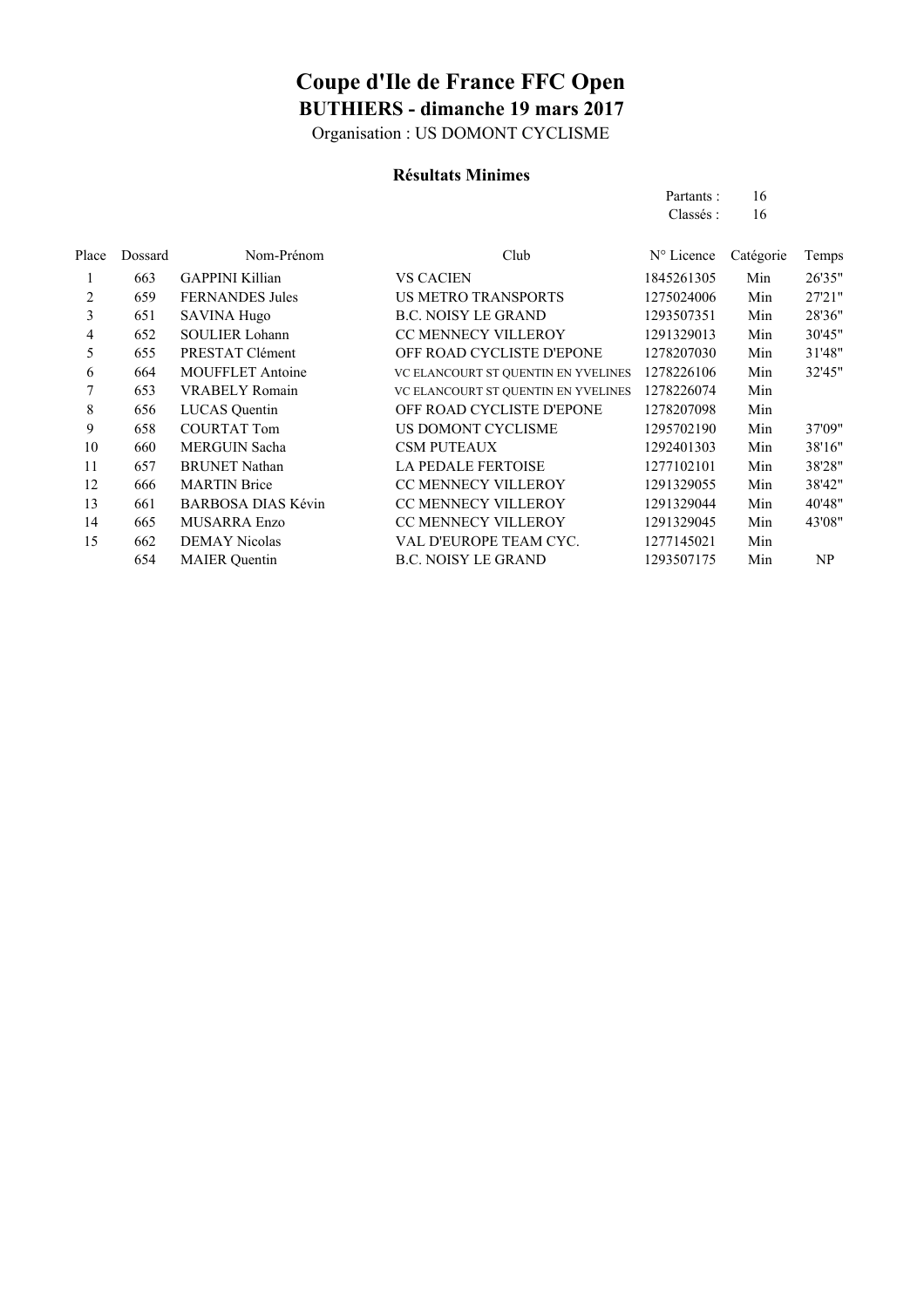Organisation : US DOMONT CYCLISME

#### **Résultats Cadettes**

#### Partants : 2 Classés : 2

| Place Dossard | Nom-Prénom         | Club                      | N° Licence Catégorie Temps |       |        |
|---------------|--------------------|---------------------------|----------------------------|-------|--------|
| 601           | LIGNIER Camille    | <b>ESC MEAUX</b>          | 1277101022                 | Min F | 37'32" |
|               | 602 RADIER Camille | OFF ROAD CYCLISTE D'EPONE | 1278207115                 | Min F | 42'22  |

#### **Résultats Minimes Filles**

| Partants : | 2 |  |
|------------|---|--|
| Classés :  |   |  |
|            |   |  |

| Place Dossard | Nom-Prénom        | Club                | N° Licence Catégorie Temps |              |  |
|---------------|-------------------|---------------------|----------------------------|--------------|--|
|               | 501 TETART Marie  | B.C. NOISY LE GRAND | 1293507036 Cad F 57'24"    |              |  |
|               | 502 DEMIAUTTE Léa | PARISIS A.C. 95     | 1295714009                 | Cad F 59'51" |  |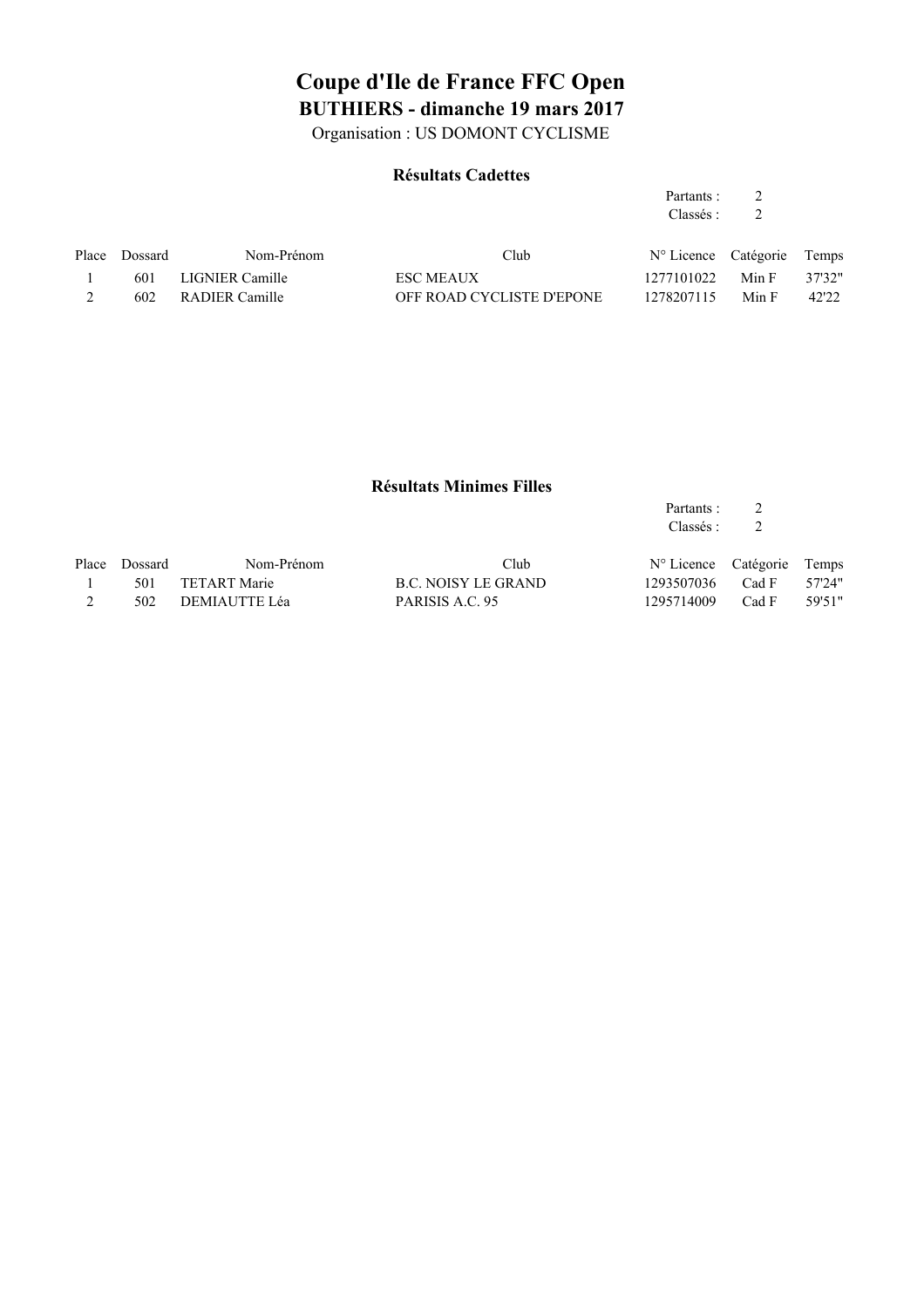Organisation : US DOMONT CYCLISME

#### **Résultats Cadets**

Partants : 23 Classés : 23

| Place  | Dossard | Nom-Prénom                     | Club                                | N° Licence | Catégorie | Temps  |
|--------|---------|--------------------------------|-------------------------------------|------------|-----------|--------|
| 1      | 551     | PERRET Raphael                 | OC GIF VTT                          | 1291333034 | Cad       | 40'04" |
| 2      | 553     | RICHARD ANDRADE Florian        | <b>US METRO TRANSPORTS</b>          | 1275024161 | Cad       | 40'16" |
| 3      | 556     | <b>GARIN</b> Maxime            | OFF ROAD CYCLISTE D'EPONE           | 1278207045 | Cad       | 40'34" |
| 4      | 554     | <b>DAVESNE</b> Thomas          | OC GIF VTT                          | 1291333037 | Cad       | 41'24" |
| 5      | 564     | <b>ANSARD</b> Jason            | <b>AS PUISEAUX</b>                  | 1845106027 | Cad       | 42'27" |
| 6      | 567     | ROULLEAU Adrien                | <b>VS CACIEN</b>                    | 1845261065 | Cad       |        |
| $\tau$ | 558     | <b>CASTILLE Noé</b>            | CC IGNY PALAISEAU 91                | 1291305193 | Cad       | 43'36" |
| 8      | 555     | DE SALVO Lucas                 | <b>B.C. NOISY LE GRAND</b>          | 1293507239 | Cad       | 44'26" |
| 9      | 552     | <b>ROYER Maxime</b>            | VC ELANCOURT ST QUENTIN EN YVELINES | 1278226044 | Cad       | 45'26" |
| 10     | 557     | <b>VAVASSEUR Maxime</b>        | OFF ROAD CYCLISTE D'EPONE           | 1278207128 | Cad       | 45'56" |
| 11     | 563     | DOMINEAU Nathan                | OFF ROAD CYCLISTE D'EPONE           | 1278207117 | Cad       | 47'00" |
| 12     | 561     | POLETTO Antoine                | VC MONTIGNY BRETONNEUX              | 1278235311 | Cad       | 48'16" |
| 13     | 571     | <b>KERBIQUET Tristan</b>       | VC ELANCOURT ST QUENTIN EN YVELINES | 1278226070 | Cad       | 50'19" |
| 14     | 574     | CHATAIGNIER Hannibal           | <b>B.C. NOISY LE GRAND</b>          | 1293507117 | Cad       | 51'14" |
| 15     | 565     | VIDONJA Théo                   | ROUE D'OR CONFLANAISE               | 1278210124 | Cad       | 52'50" |
| 16     | 566     | <b>NOEL Maxime</b>             | PARISIS A.C. 95                     | 1295714020 | Cad       | 57'30" |
| 17     | 568     | <b>TYMEC Eliaz</b>             | VC ELANCOURT ST QUENTIN EN YVELINES | 1278226111 | Cad       | 58'39" |
| 18     | 560     | <b>LEBARGY</b> Pierre          | OFF ROAD CYCLISTE D'EPONE           | 1278207029 | Cad       | 58'50" |
| 19     | 570     | <b>DELANTE Camille</b>         | CC MENNECY VILLEROY                 | 1291329052 | Cad       |        |
|        | 572     | <b>MAHIEU Maxime</b>           | VC FONTAINEBLEAU AVON               | 1277113197 | Cad       | AB     |
|        | 573     | PATURAUD Paul                  | TEAM VTT MAISSE                     | 1291325061 | Cad       | AB     |
|        | 559     | <b>CABY</b> Corentin           | OFF ROAD CYCLISTE D'EPONE           | 1278207093 | Cad       | NP     |
|        | 562     | <b>ARNAUD SARTHOU Matthieu</b> | VAL D'EUROPE TEAM CYC.              | 1277145043 | Cad       | NP     |
|        |         |                                |                                     |            |           |        |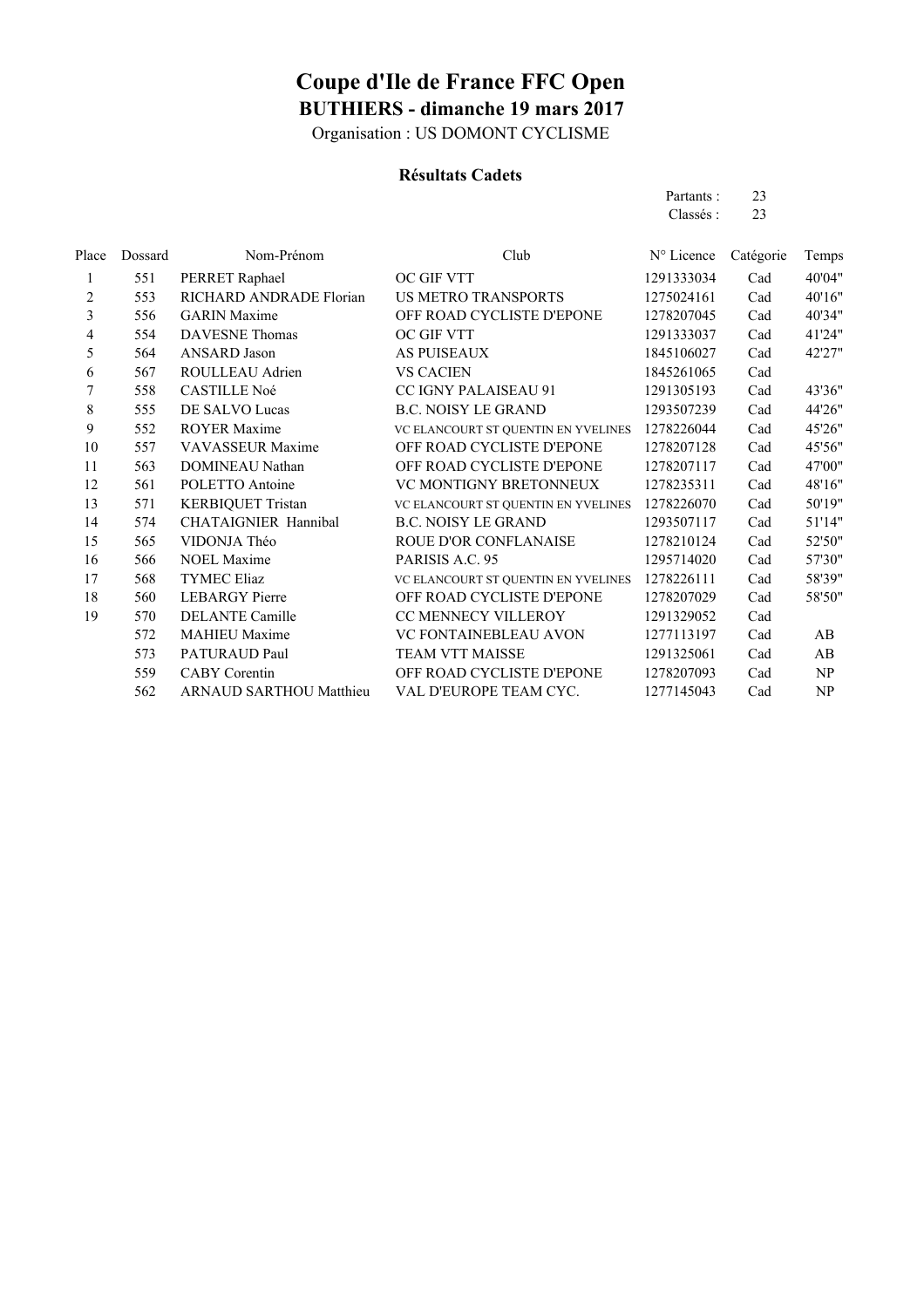Organisation : US DOMONT CYCLISME

#### **Résultats Juniors**

|               |                         |                           | Partants :<br>Classés :       | -15<br>-15 |          |
|---------------|-------------------------|---------------------------|-------------------------------|------------|----------|
| Place Dossard | Nom-Prénom              | Club                      | $N^{\circ}$ Licence Catégorie |            | Temps    |
| 161           | <b>THIERRY Damien</b>   | OFF ROAD CYCLISTE D'EPONE | 1278207038                    | Jun        | 1h19'12" |
| 153           | LAFORCADE Pierre Amaury | OC GIF VTT                | 1291333030                    | Jun        | 1h20'15" |
| 151           | MISCOPEIN Augustin      | OC GIF VTT                | 1291333032                    | Iun        | 1h20'18" |

| ∼  | 1 J J | LAT ORCADE 1 RHC Allianty  | OU UIL VII                       | 1471333030 | J UII | 1112012  |
|----|-------|----------------------------|----------------------------------|------------|-------|----------|
| 3  | 151   | <b>MISCOPEIN</b> Augustin  | OC GIF VTT                       | 1291333032 | Jun   | 1h20'18" |
| 4  | 156   | <b>BERTRAND Loic</b>       | OC GIF VTT                       | 1291333027 | Jun   | 1h20'38" |
| 5  | 152   | LE BECHEC Corentin         | OC GIF VTT                       | 1291333011 | Jun   |          |
| 6  | 154   | <b>ROSSION</b> Tom         | A C BAZANCOURT REIMS             | 0751013276 | Jun   |          |
|    | 160   | <b>ARMBRUST Jules</b>      | VAL D'EUROPE TEAM CYC.           | 1277145047 | Jun   |          |
| 8  | 158   | <b>BERNARD</b> Yohann      | <b>SAACY JOUARRE CYCLISME 77</b> | 1277150018 | Jun   |          |
| 9  | 165   | <b>FOURMONT Baptiste</b>   | NL                               |            | Jun   |          |
| 10 | 155   | <b>THIRIOT Thomas</b>      | US DOMONT CYCLISME               | 1295702197 | Jun   |          |
| 11 | 162   | <b>CHAMPION Loic</b>       | OC GIF VTT                       | 1291333042 | Jun   |          |
| 12 | 157   | <b>BONNAUD Maxime</b>      | LAGNY PONTCARRE CYC.             | 1277128111 | Jun   |          |
| 13 | 159   | <b>LONGUEVILLE Anthony</b> | VAL D'EUROPE TEAM CYC.           | 1277145057 | Jun   |          |
| 14 | 163   | <b>LECOQ</b> Jules         | LAGNY PONTCARRE CYC.             | 1277128128 | Jun   |          |
|    | 164   | LEVIONNOIS Raphaël         | <b>ROUE D'OR CONFLANAISE</b>     | 1278210279 | Jun   | AB       |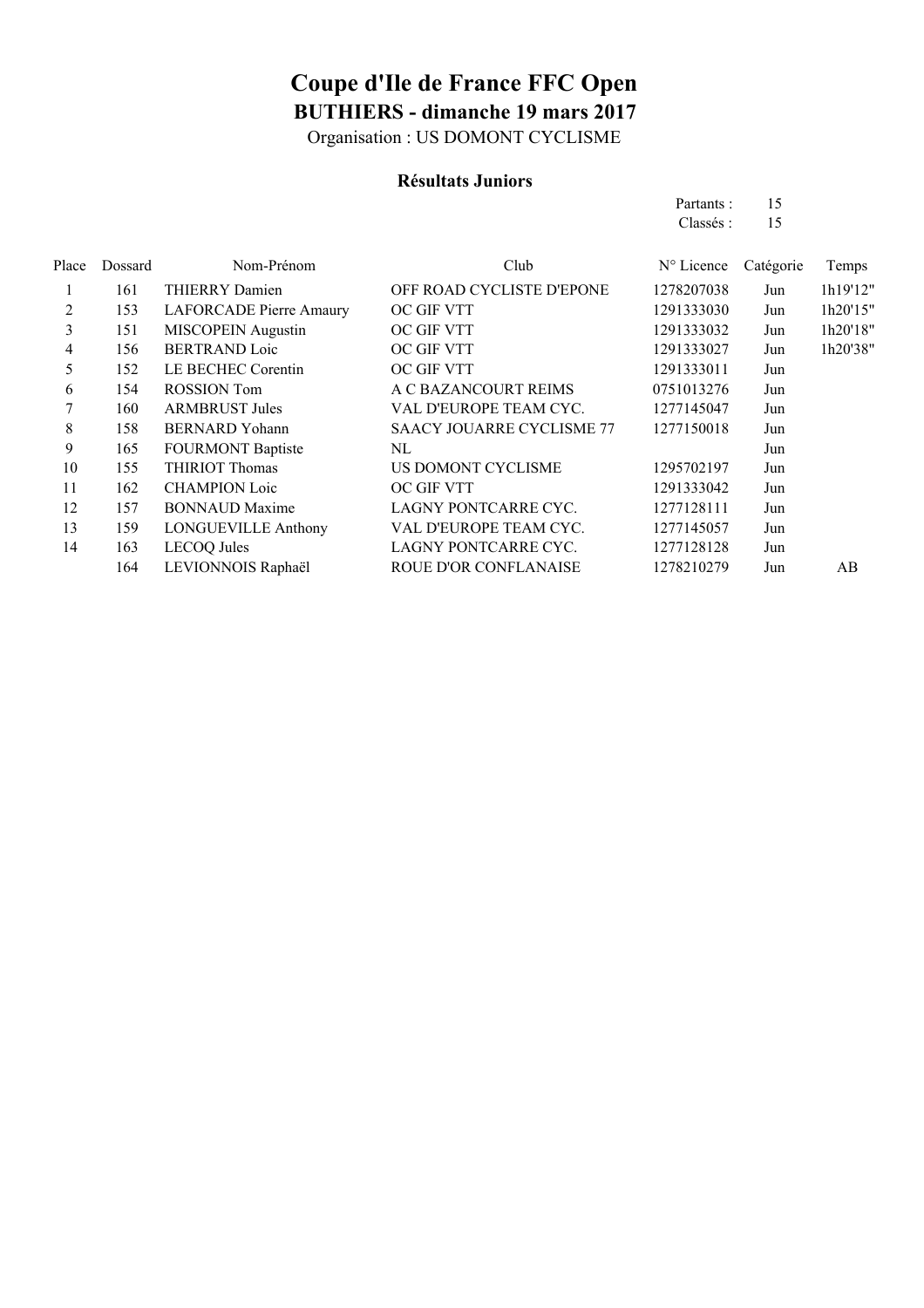Organisation : US DOMONT CYCLISME

### **Résultats Seniors et Juniors Féminines**

Partants : 7 Classés : 7

| Place | Dossard | Nom-Prénom            | Club                           | $N^{\circ}$ Licence | Catégorie | Temps          |
|-------|---------|-----------------------|--------------------------------|---------------------|-----------|----------------|
|       | 421     | <b>STUMPF Fanny</b>   | <b>ESC MEAUX</b>               | 1277101143          | Sen F     | 1h11'48"       |
|       | 451     | <b>FONTAINE Elora</b> | OFF ROAD CYCLISTE D'EPONE      | 1278207044          | Jun F     | 1h14'22"       |
|       | 453     | ROST Cynthia          | OFF ROAD CYCLISTE D'EPONE      | 1278207127          | Jun F     | 1h14'54"       |
| 4     | 424     | <b>HUBER Lisa</b>     | ARGENTEUIL VAL DE SEINE 95     | 1295708058          | Esp F     | 1h18'24"       |
|       | 452     | <b>BALY</b> Carla     | <b>B.C. NOISY LE GRAND</b>     | 1293507164          | Jun F     | 1h19'44"       |
|       | 422     | EBERHARDT Camille     | <b>LES SANGLIERS VEXIN VTT</b> | 1295736008          | Esp F     | <b>NP</b>      |
|       | 423     | EBERHARDT Inès        | <b>LES SANGLIERS VEXIN VTT</b> | 1295736026          | Sen F     | N <sub>P</sub> |
|       |         |                       |                                |                     |           |                |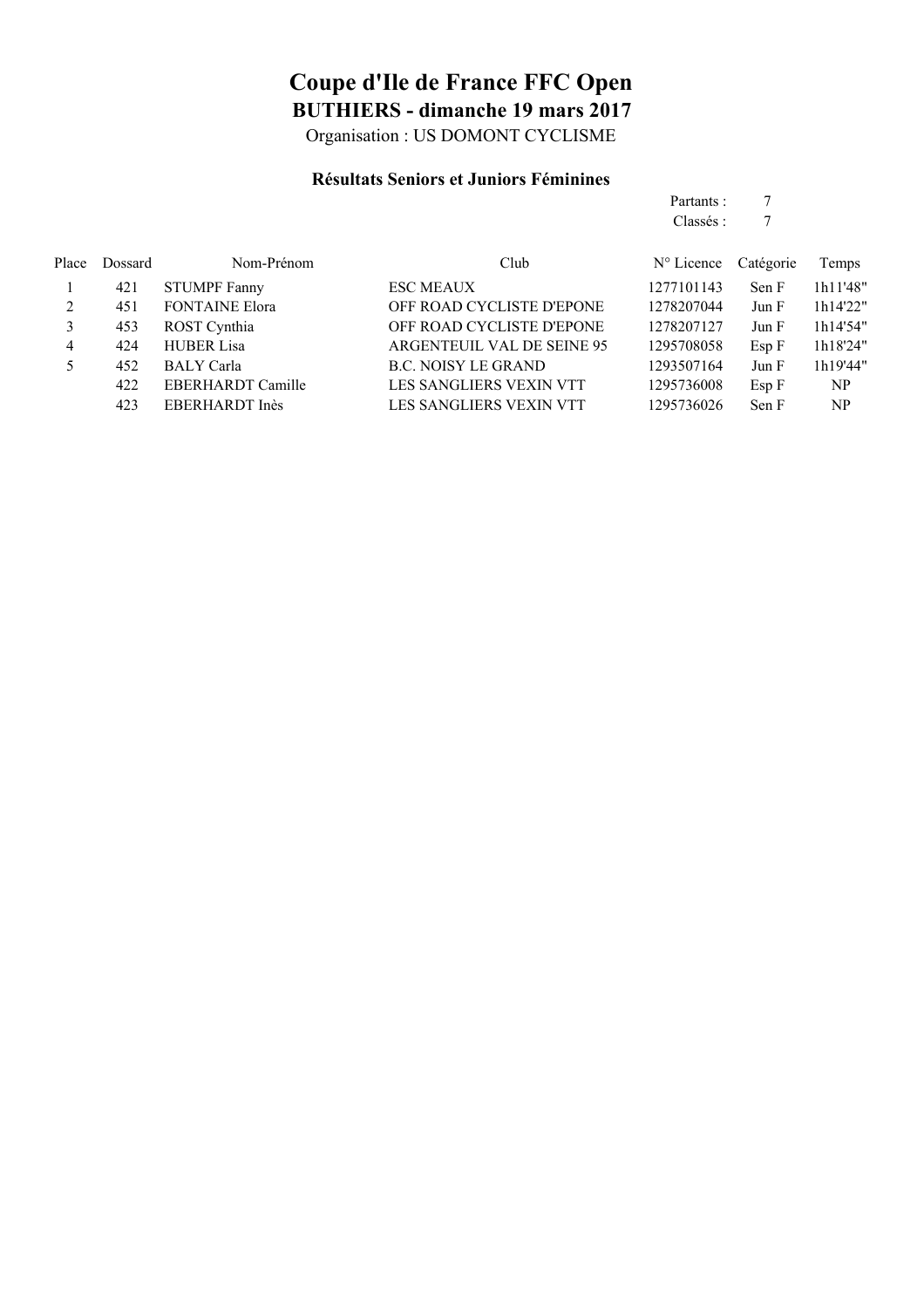Organisation : US DOMONT CYCLISME

### **Résultats Espoirs**

|       |         |                            |                             | Partants:   | 20        |          |
|-------|---------|----------------------------|-----------------------------|-------------|-----------|----------|
|       |         |                            |                             | Classés:    | 20        |          |
| Place | Dossard | Nom-Prénom                 | Club                        | N° Licence  | Catégorie | Temps    |
|       | 101     | <b>ORCHAMPT</b> Antoine    | US DOMONT CYCLISME          | 1295702039  | Esp       | 1h26'36" |
| 2     | 112     | <b>AUVIN Clément</b>       | A C BAZANCOURT REIMS        | 0751013289  | Esp       |          |
| 3     | 108     | <b>ROBERT Tom</b>          | ARGENTEUIL VAL DE SEINE 95  | 1295708137  | Esp       |          |
| 4     | 103     | <b>GALI Nicolas</b>        | US DOMONT CYCLISME          | 1295702177  | Esp       |          |
| 5     | 117     | <b>DEJEANNE Adrien</b>     | TARBES CYCLISTE COMPETITION | 2265207192  | Esp       |          |
| 6     | 102     | <b>STUMPF Florian</b>      | <b>ESC MEAUX</b>            | 1277101144  | Esp       |          |
| 7     | 105     | <b>MARFOUTINE Joss</b>     | ROUE D'OR CONFLANAISE       | 1278210108  | Esp       |          |
| 8     | 115     | <b>RONCHARD Baptiste</b>   | <b>VS CACIEN</b>            | 1845261335  | Esp       |          |
| 9     | 111     | <b>BEYER Julien</b>        | OC GIF VTT                  | 1291333020  | Esp       |          |
| 10    | 106     | <b>BROCHARD Romain</b>     | OC GIF VTT                  | 1291333016  | Esp       |          |
| 11    | 120     | <b>SALIM BENI Alexis</b>   | <b>TCV 91</b>               | <b>FSGT</b> | Esp       |          |
| 12    | 104     | <b>GARYGA</b> Baptiste     | OFF ROAD CYCLISTE D'EPONE   | 1278207134  | Esp       |          |
| 13    | 118     | THIEBAULT Robin            | <b>LES BLEUS DE FRANCE</b>  | 1292402016  | Esp       |          |
| 14    | 116     | SVEHLA Yohan               | OFF ROAD CYCLISTE D'EPONE   | 1278207037  | Esp       |          |
| 15    | 113     | DELMAS Jean Pacôme         | <b>VS CACIEN</b>            | 1845261310  | Esp       |          |
|       | 119     | <b>BERTHEREAU Alex</b>     | TCV 91                      | <b>FSGT</b> | Esp       | AB       |
|       | 109     | <b>BENBELKACEM Massine</b> | US DOMONT CYCLISME          | 1295702188  | Esp       | AB       |
|       | 114     | <b>PATURAUD Etienne</b>    | TEAM VTT MAISSE             | 1291325060  | Esp       | AB       |
|       | 107     | <b>PARMENTIER Hugo</b>     | <b>B.C. NOISY LE GRAND</b>  | 1293507196  | Esp       | AB       |
|       | 110     | <b>BUISSONNEAU Florian</b> | <b>US METRO TRANSPORTS</b>  | 1275024171  | Esp       | NP       |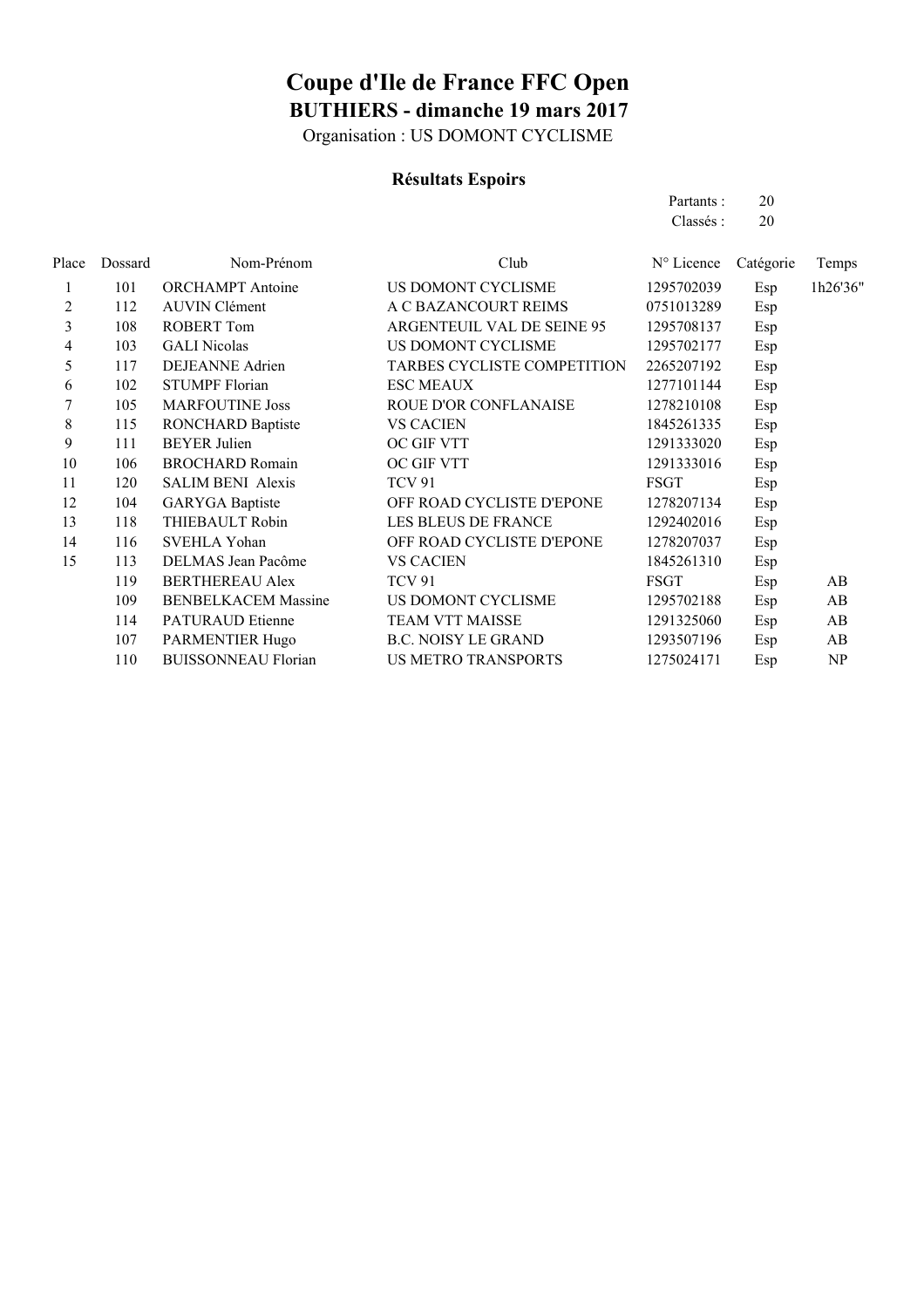Organisation : US DOMONT CYCLISME

### **Résultats Seniors**

|                |                           |                             | Partants:           | 18        |          |
|----------------|---------------------------|-----------------------------|---------------------|-----------|----------|
|                |                           |                             | Classés:            | 18        |          |
| Dossard        | Nom-Prénom                | Club                        | $N^{\circ}$ Licence | Catégorie | Temps    |
| 2              | <b>BAZIN</b> Nicolas      | BH-SRSUNTOUR-KMC            | 1295702163          | Sen       | 1h23'54" |
|                | <b>TRAULET</b> Emeric     | US DOMONT CYCLISME          | 1295702199          | Sen       | 1h26'03" |
| 13             | <b>GIRARDIN Maxime</b>    | <b>UC ORLEANS</b>           | 1845071292          | Sen       |          |
| 9              | <b>JOLY</b> Romain        | <b>UC ORLEANS</b>           | 1845071055          | Sen       |          |
| 20             | <b>COLIN Maxime</b>       | <b>LA FORESTIERE VTT</b>    | 2401100015          | Sen       |          |
| 3              | <b>SEZNEC Hoel</b>        | OC GIF VTT                  | 1291333035          | Sen       |          |
| 12             | <b>OGEZ</b> Fabien        | <b>VS CACIEN</b>            | 1845261002          | Sen       |          |
| 14             | <b>BERGE PAIJA Gérard</b> | <b>VC GARENNOIS</b>         | 1292407077          | Sen       |          |
| 8              | <b>VAILLANT</b> Pierre    | OC GIF VTT                  | 1291333022          | Sen       |          |
| 11             | <b>BEYER Jérémy</b>       | OC GIF VTT                  | 1291333019          | Sen       |          |
| 6              | <b>MARECHAL Yoann</b>     | TEAM HBS CYCLING            | 1277151014          | Sen       |          |
| 5              | <b>GOUHIER Vincent</b>    | <b>US CRETEIL</b>           | 1294604215          | Sen       |          |
| 15             | <b>BARATINI Jessy</b>     | <b>VC SULPICEN</b>          | 1277123026          | Sen       |          |
| 19             | <b>CARROUCHE Baptiste</b> | <b>CC IGNY PALAISEAU 91</b> | 1291305148          | Sen       |          |
| $\overline{4}$ | <b>GRONDIN Loïc</b>       | <b>B.C. NOISY LE GRAND</b>  | 1293507308          | Sen       | AB       |
| 10             | LOMBARD Stéphane          | <b>VC GARENNOIS</b>         | 1292407082          | Sen       | AB       |
| 7              | <b>CERVESATO Enzo</b>     | OLYMPIQUE C.V.O.            | 1295712116          | Sen       | NP       |
| 16             | PRATLONG Nicolas          | NL                          | NL                  | Sen       | NP       |
|                |                           |                             |                     |           |          |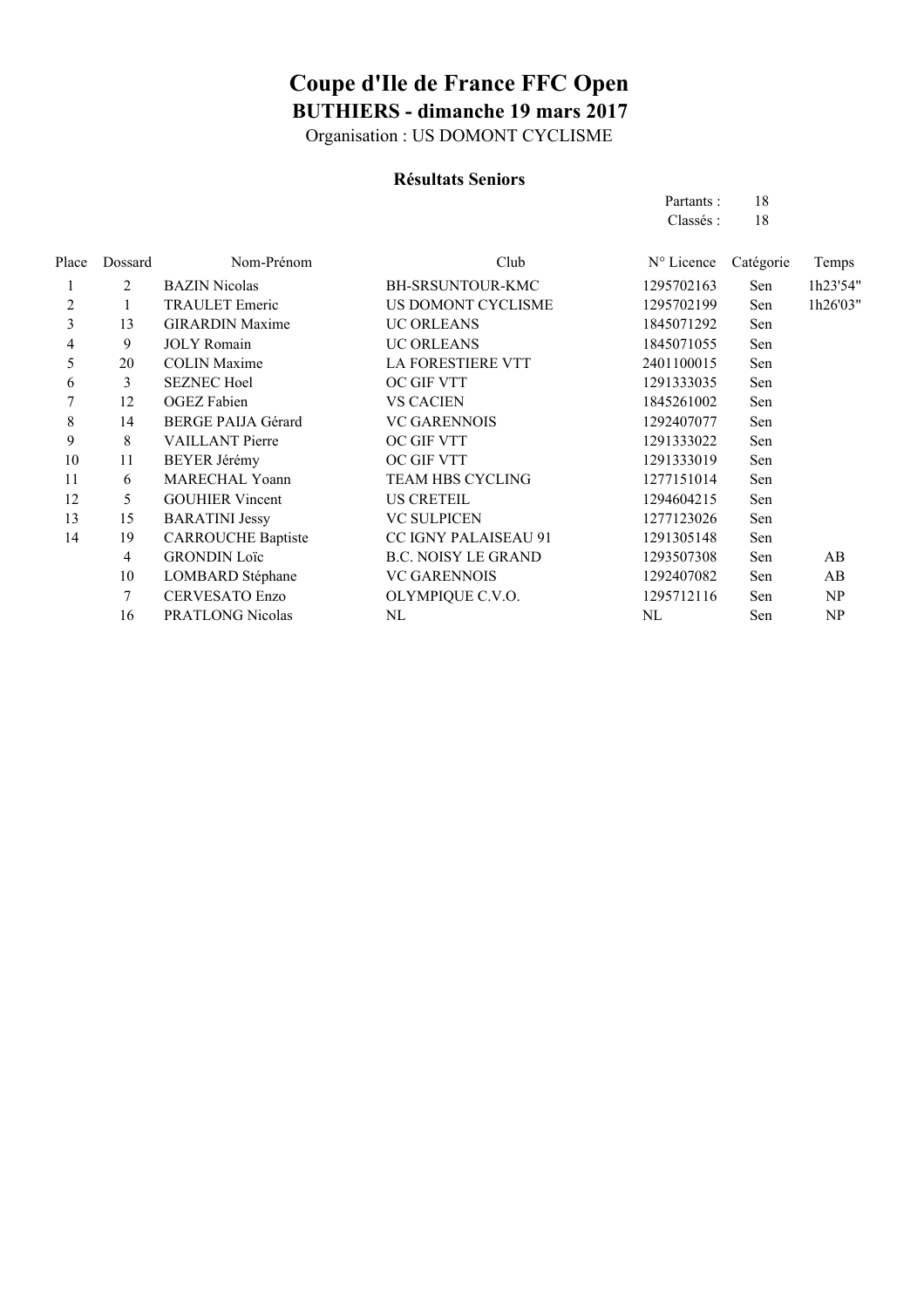Organisation : US DOMONT CYCLISME

### **Résultats Masters 1 et 2**

Partants : 21 Classés : 21

| Place | Dossard | Nom-Prénom                | Club                       | N° Licence  | Catégorie | Temps    |
|-------|---------|---------------------------|----------------------------|-------------|-----------|----------|
| 1     | 212     | <b>ETIENNE Sleidhy</b>    | A C BAZANCOURT REIMS       | 0751013201  | Mas 1     | 1h33'17" |
| 2     | 220     | CABOCHE Sébastien         | <b>VS CACIEN</b>           | 1845261331  | Mas 2     |          |
| 3     | 201     | LA MONTAGNE Alexis        | TEAM VTT MAISSE            | 1291325035  | Mas 2     |          |
| 4     | 207     | <b>ANCEL Pierre Yves</b>  | <b>B.C. NOISY LE GRAND</b> | 1293507309  | Mas 2     |          |
| 5     | 206     | <b>HANSE Benoit</b>       | <b>VC MUREAUX</b>          | 1278223032  | Mas 1     |          |
| 6     | 203     | <b>JOBARD</b> Guillaume   | OC GIF VTT                 | 1291333029  | Mas 1     |          |
| 7     | 222     | <b>BABAULT</b> Christophe | <b>TCV 91</b>              | <b>FSGT</b> | Mas 2     |          |
| 8     | 217     | <b>NARI</b> Olivier       | <b>VELO CLUB ARPAJON</b>   | 1291308018  | Mas 2     |          |
| 9     | 218     | LY Franck                 | <b>ASL VARREDES</b>        | <b>FSGT</b> | Mas 2     |          |
| 10    | 210     | FADDA Jean Christophe     | TEAM VTT MAISSE            | 1291325040  | Mas 2     |          |
| 11    | 208     | <b>MARIA Baptiste</b>     | OC GIF VTT                 | 1291333041  | Mas 2     |          |
| 12    | 204     | <b>GABILLET Wesley</b>    | TEAM VTT MAISSE            | 1291325074  | Mas 2     |          |
| 13    | 202     | <b>FRAISSE</b> Arnaud     | US DOMONT CYCLISME         | 1295702119  | Mas 2     |          |
| 14    | 209     | <b>BINCKLY Olivier</b>    | A. C. B. B.                | 1292408149  | Mas 2     |          |
| 15    | 205     | <b>MARTINIE Florent</b>   | <b>B.C. NOISY LE GRAND</b> | 1293507253  | Mas 2     |          |
| 16    | 225     | ABERBOUR Jérome           | <b>AMICALE DE NEUVILLE</b> | 1845359027  | Mas2      |          |
| 17    | 211     | <b>GRZYBEK Mathieu</b>    | <b>B.C. NOISY LE GRAND</b> | 1293507044  | Mas 1     |          |
|       | 215     | <b>FLORESTAN Nicolas</b>  | <b>UC ORLEANS</b>          | 1845071121  | Mas 1     | AB       |
|       | 214     | <b>LEGENDRE Arnaud</b>    | <b>US METRO TRANSPORTS</b> | 1275024106  | Mas 1     | AB       |
|       | 224     | <b>IVANCIC Ludovic</b>    | VC FONTAINEBLEAU AVON      | 1277113072  | Mas 1     | AB       |
|       | 216     | <b>BIELOFF Mathieu</b>    | A. C. B. B.                | 1292408009  | Mas 2     | NP       |
|       |         |                           |                            |             |           |          |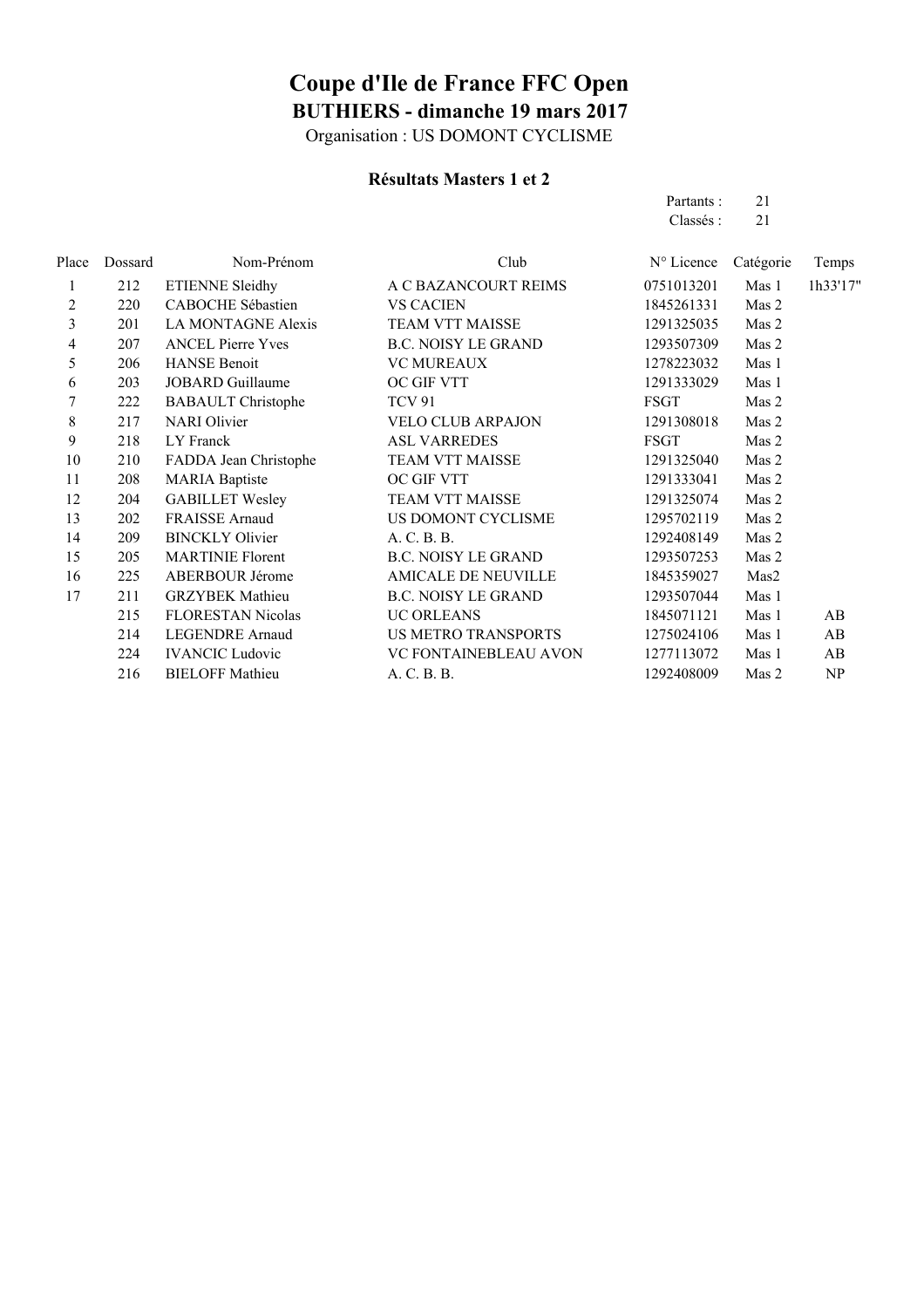Organisation : US DOMONT CYCLISME

### **Résultats Masters 3-4-5**

| Resultats Masters 3-4-5 |         |                         |                                       |                               |                    |          |  |
|-------------------------|---------|-------------------------|---------------------------------------|-------------------------------|--------------------|----------|--|
|                         |         |                         |                                       | Partants:                     | 41                 |          |  |
|                         |         |                         |                                       | Classés :                     | 41                 |          |  |
| Place                   | Dossard | Nom-Prénom              | Club                                  | $N^{\circ}$ Licence Catégorie |                    | Temps    |  |
|                         | 313     | <b>HUBER Christophe</b> | ARGENTEUIL VAL DE SEINE 95            | 1295708068                    | Mas 4              | 1h20'00" |  |
| 2                       | 372     | <b>CRENEL Didier</b>    | US DOMONT CYCLISME                    | 1295702037                    | Mas 5              | 1h20'25" |  |
| 3                       | 302     | DEL DIN Stéphane        | <b>ESC MEAUX</b>                      | 1277101103                    | Mas 4              |          |  |
|                         | 201     | DUD AND Alexie          | VC EL ANCOUDT ST OUENTIN EN VVEL INES | 127822606                     | $M_{\text{max}}$ 2 |          |  |

| $\mathbf{I}$     | 31 J | <b>HUDER CHISTOPHE</b>       | ANUENTEUIL VAL DE SEINE 93          | 1293/00000   | $Nias +$ | THZU UU                |
|------------------|------|------------------------------|-------------------------------------|--------------|----------|------------------------|
| $\overline{c}$   | 372  | <b>CRENEL Didier</b>         | US DOMONT CYCLISME                  | 1295702037   | Mas 5    | 1h20'25"               |
| 3                | 302  | DEL DIN Stéphane             | <b>ESC MEAUX</b>                    | 1277101103   | Mas 4    |                        |
| $\overline{4}$   | 301  | <b>DURAND</b> Alexis         | VC ELANCOURT ST QUENTIN EN YVELINES | 1278226006   | Mas 3    |                        |
| 5                | 312  | <b>CARREIRA</b> Jean Pierre  | <b>B.C. NOISY LE GRAND</b>          | 1293507074   | Mas 3    |                        |
| $\boldsymbol{6}$ | 321  | <b>OVEN Yannick</b>          | TEAM VELOCHANNEL.COM                | 1277156001   | Mas 3    |                        |
| $\boldsymbol{7}$ | 380  | <b>BULLIOT</b> Jean Michel   | EC MONTGERON VIGNEUX                | 1291307189   | Mas 5    | 1'23'13"               |
| $8\,$            | 303  | <b>CORBEAU Laurent</b>       | EC MONTGERON VIGNEUX                | 1291307045   | Mas 4    |                        |
| 9                | 314  | LE MOAL Yannick              | EC MORSANG SUR ORGE                 | 1291339006   | Mas 4    |                        |
| 10               | 318  | GAPPINI Frédéric             | <b>VS CACIEN</b>                    | 1845261307   | Mas 4    |                        |
| 11               | 371  | PICCIN Michel                | <b>TEAM VTT MAISSE</b>              | 1291325056   | Mas 5    |                        |
| 12               | 381  | PACHOT Stéphane              | EC MORSANG SUR ORGE                 | 1291339029   | Mas 5    |                        |
| 13               | 304  | <b>ATZERT</b> Alexandre      | <b>B.C. NOISY LE GRAND</b>          | 1293507098   | Mas 3    |                        |
| 14               | 306  | <b>PARMENTIER Franck</b>     | <b>B.C. NOISY LE GRAND</b>          | 1293507203   | Mas 4    |                        |
| 15               | 307  | MICHOUT Eric                 | US MAULE CYCLISME                   | 1278228161   | Mas 4    |                        |
| 16               | 323  | PEREIRA Serge                | <b>VC SULPICIEN</b>                 | 1277123052   | Mas 3    |                        |
| 17               | 322  | <b>GALVAING Christophe</b>   | TEAM VELOCHANNEL.COM                |              | Mas 3    |                        |
| 18               | 315  | FERNANDES José               | <b>US METRO TRANSPORTS</b>          | 1275024108   | Mas 3    |                        |
| 19               | 316  | PERRET Laurent               | OC GIF VTT                          | 1291333033   | Mas 4    |                        |
| $20\,$           | 305  | <b>BRAUD</b> Christophe      | <b>JS FERTE GAUCHER</b>             | 1277114159   | Mas 4    |                        |
| 21               | 309  | <b>CHATAIGNIER Dominique</b> | AC POMMEUSE BOISSY                  | 1277130019   | Mas 4    |                        |
| 22               | 375  | <b>LELONG Olivier</b>        | <b>ASL VARREDDES</b>                | 1277107009   | Mas 5    |                        |
| 23               | 374  | <b>POITEVIN Francis</b>      | US DOMONT CYCLISME                  | 1295702006   | Mas 5    |                        |
| 24               | 382  | PAJOT Pascal                 | UC GIEN SPORT                       | 1845070108   | Mas 5    |                        |
| 25               | 317  | TISSIER Sébastien            | <b>TEAM VTT MAISSE</b>              | 1291325038   | Mas 3    |                        |
| 26               | 376  | <b>LABARRE</b> Christophe    | MOHAWK'S TEAM                       | 1295733006   | Mas 5    |                        |
| 27               | 324  | ZANZUCCIHI Stéphane          | <b>MEUDON</b>                       | <b>FFTRI</b> |          |                        |
| 28               | 326  | RICHARD Pascal               | <b>TCV 91</b>                       | <b>FSGT</b>  | Mas 4    |                        |
| 29               | 386  | <b>TREMOUILLES Gilles</b>    | A. C. B. B.                         | 1292408028   | Mas 5    |                        |
| 30               | 310  | <b>LEBRETHON Olivier</b>     | A. C. B. B.                         | 1292408138   | Mas 4    |                        |
| 31               | 308  | <b>BASTIANA</b> Christian    | <b>CM AUBERVILLIERS 93</b>          | 1293505126   | Mas 3    |                        |
| 32               | 377  | CASTILLO Frédéric            | VC FONTAINEBLEAU AVON               | 1277113077   | Mas 5    |                        |
| 33               | 384  | <b>MAGNERON Eric</b>         | EC BOUCLES DE LA MARNE              | 1277126025   | Mas 5    |                        |
| 34               | 319  | <b>BIRRER Christophe</b>     | VC FONTAINEBLEAU AVON               | 1277113174   | Mas 4    |                        |
| 35               | 388  | RINCENT Jean Phillipe        | VCM VENEUX LES SABLONS              | 1277142002   | Mas 5    |                        |
| 36               | 385  | <b>CHABANAUD Ludovic</b>     | <b>US METRO TRANSPORTS</b>          | 1275024264   | Mas 5    |                        |
| 37               | 379  | <b>NOEL Franck</b>           | <b>LES KOYOTES</b>                  | 1275003      | Mas 5    |                        |
| 38               | 320  | <b>DAUTRESME Olivier</b>     | $\rm NL$                            | NL           | Mas 4    |                        |
| 39               | 387  | <b>OSADNIK Alain</b>         | <b>LES KOYOTES</b>                  | 1275003018   | Mas 5    |                        |
|                  | 328  | <b>TETARD David</b>          | <b>B.C. NOISY LE GRAND</b>          | 1293507138   | Mas 3    | $\mathbf{A}\mathbf{B}$ |
|                  | 383  | <b>LIEURON Franck</b>        | A. C. B. B.                         | 1292408051   | Mas 5    | AB                     |
|                  |      |                              |                                     |              |          |                        |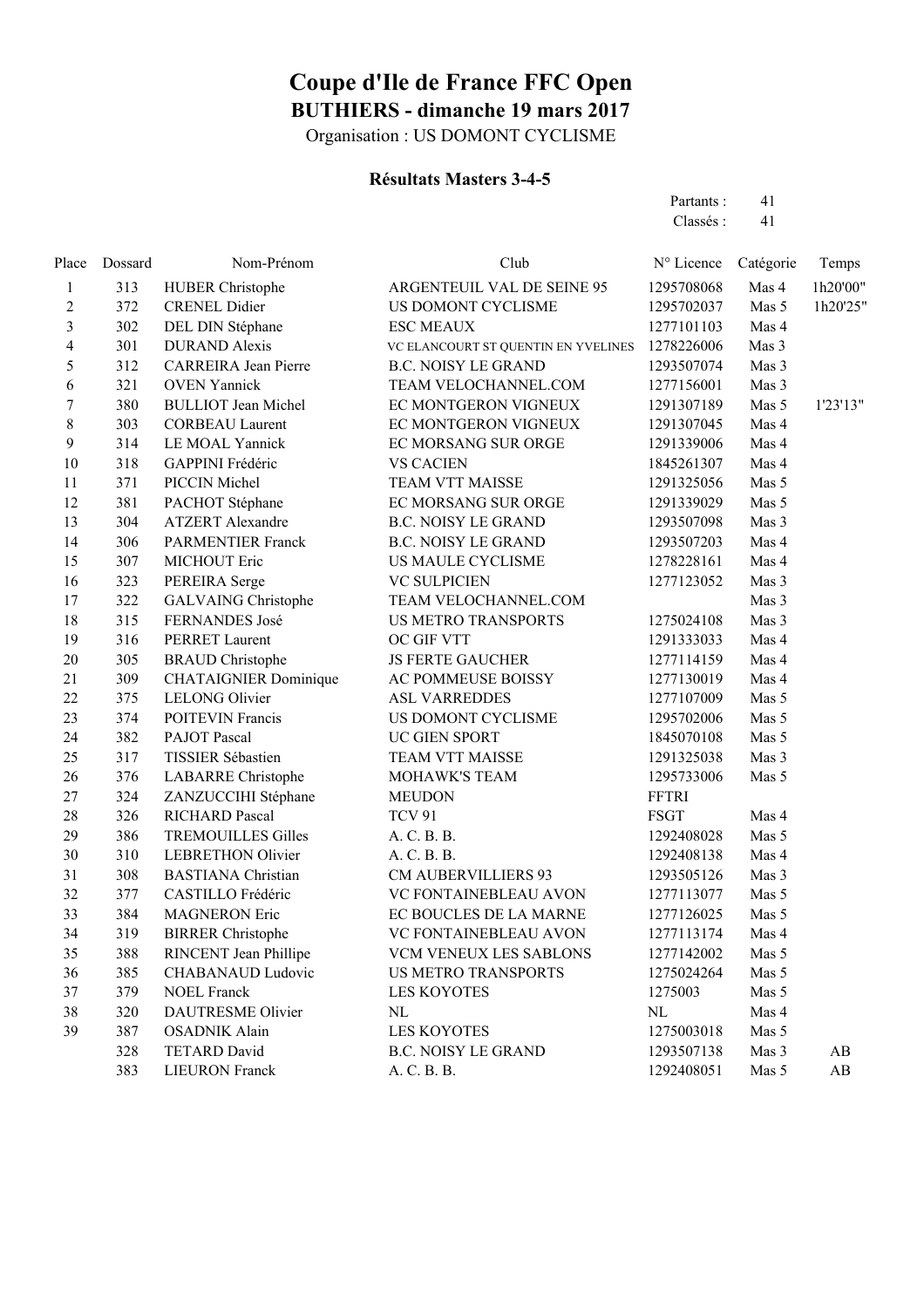Organisation : US DOMONT CYCLISME

#### **Résultats Tandems**

#### Partants : 2 Classés : 4

| Place | Dossard | Nom-Prénom          | Club.                | $N^{\circ}$ Licence | Catégorie | Temps    |
|-------|---------|---------------------|----------------------|---------------------|-----------|----------|
|       | 401a    | SOUFFLET David      | <b>ASL VARREDDES</b> | 1277107013          | Tan       | 1h23'54" |
|       | 401 b   | TRACHET Alexis      | <b>ASL VARREDDES</b> | 1277107007          | Tan       |          |
|       | 402a    | <b>PORTIER Eric</b> | <b>ASL VARREDDES</b> | 1277107015          | Tan       | 1h24'21" |
|       | 402b    | LEGUAY Denis        | <b>ASL VARREDDES</b> | 1277107002          | Tan       |          |